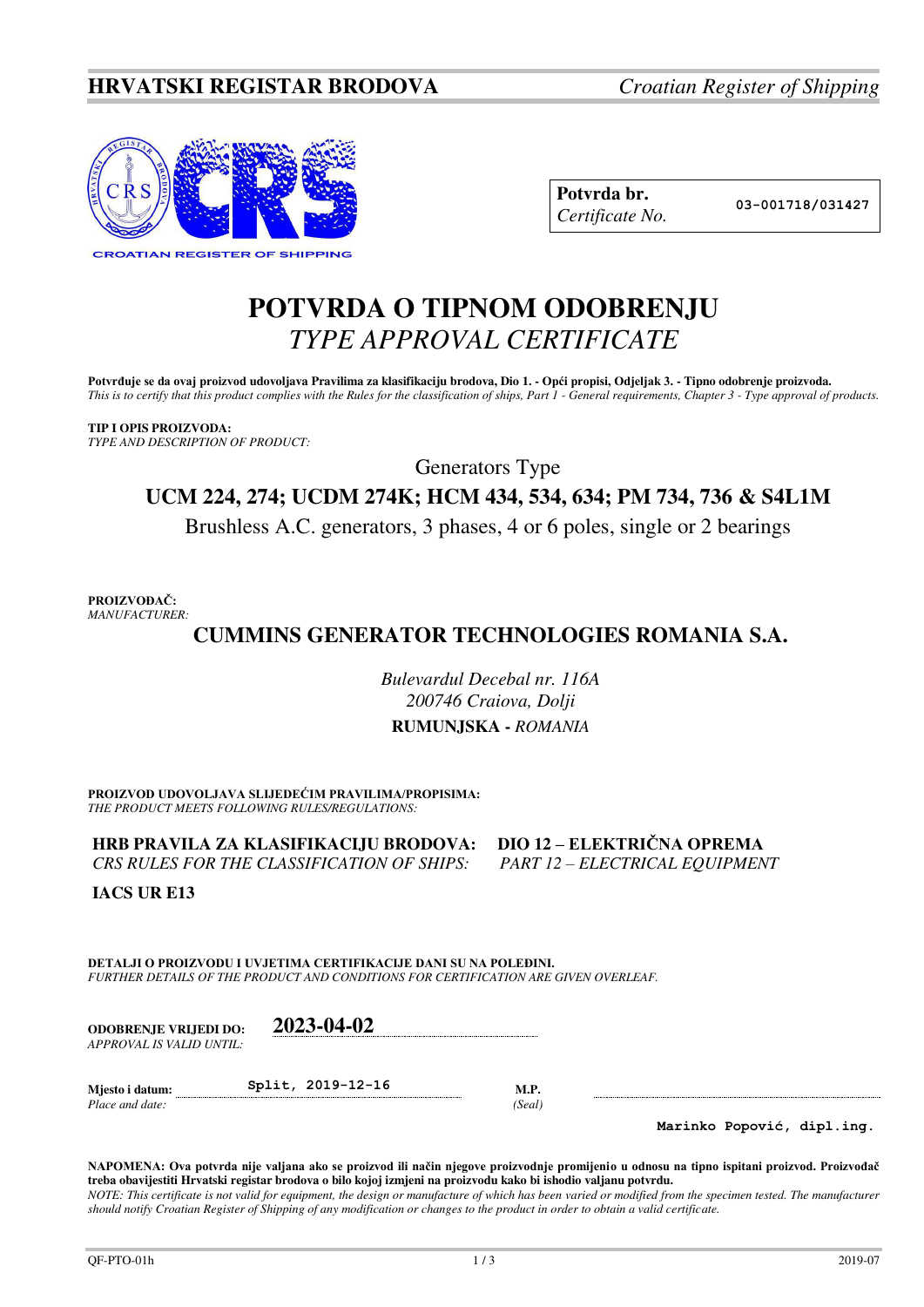

**PODROBNIJI OPIS PROIZVODA:**

*DETAILED PRODUCT DESCRIPTION:* 

#### **A.C. generatori, 3 faze s 4 ili 6 polova te s jednim ili 2 ležaja, bez četkica. AVR MX321 ili MX341.** *A.C. generators, 3 phases with 4 or 6 poles, single or 2 bearings, brushless. AVR MX321or MX341.*

| <b>Stupanj zaštite</b> / <i>Protection index:</i>             | <b>IP 23</b>                 |
|---------------------------------------------------------------|------------------------------|
| Izolacija namotaja / Winding insulation:                      | <b>Class H</b>               |
| <b>Granice porasta temperature</b> / Temperature rise limits: | Class H, Class F and Class B |
| <b>Faktor snage</b> / Power factor:                           | 0.8                          |
| Frekvencija / Frequency:                                      | 50/60 Hz                     |
| Broj okretaja /RPM:                                           | 1500/1800 (1000/1200)        |
| <b>Napon</b> / Voltage:                                       | $\leq 690$ V                 |

**Primjerak tablice najviše snage za kontinuirani rad na temperaturi okoliša od 50°C i klasi temperature H:** *Sample table with maximum power continuous rating for 50°C ambient temperature and temperature class H:*

| $Type-UCM 224$                                                                                           | 50Hz/1500rpm/440V (KVA) | 60Hz/1800rpm/440V (KVA) |
|----------------------------------------------------------------------------------------------------------|-------------------------|-------------------------|
| UCM224C                                                                                                  | 38.0                    | 44.1                    |
| $\overline{U}$ $\overline{C}$ $\overline{M}$ $\overline{2}$ $\overline{2}$ $\overline{4}$ $\overline{D}$ | 44.0                    | 53.1                    |
| <b>IICM224E</b>                                                                                          | 52.3                    | 63.0                    |
| $\overline{U}$ CM224F                                                                                    | 63.3                    | 75.6                    |
| UCM224G                                                                                                  | 715                     | 87 O                    |

| $Type-UCM 274$ | 50Hz/1500rpm/440V (KVA) | 60Hz/1800rpm/440V (KVA) |
|----------------|-------------------------|-------------------------|
| UCM274C        | 81.5                    | 102.5                   |
| UCM274D        | 97.0                    | 117.5                   |
| UCM274E        | 120.0                   | 137.5                   |
| UCM274F        | 140.0                   | 162.5                   |
| UCM274G        | 159.0                   | 192.8                   |
| UCM274H        | 175.0                   | 218.8                   |

| Type – UCDM 274 | 50Hz/1500rpm/440V (KVA) | 60Hz/1800rpm/440V (KVA) |
|-----------------|-------------------------|-------------------------|
| HCDM274K        | 205.0                   | 265.0                   |

| <b>Type – HCM 434</b> | 50Hz/1500rpm/440V (KVA) | 60Hz/1800rpm/440V (KVA) |
|-----------------------|-------------------------|-------------------------|
| <b>HCM434C</b>        | 215.0                   | 260.0                   |
| HCM434D               | 240.0                   | 305.0                   |
| <b>HCM434E</b>        | 295.0                   | 350.0                   |
| HCM434F               | 340.0                   | 405.0                   |

| $Type-HCM 534$ | 50Hz/1500rpm/440V (KVA) | 60Hz/1800rpm/440V (KVA) |
|----------------|-------------------------|-------------------------|
| <b>HCM534C</b> | 390.0                   | 485.0                   |
| HCM534D        | 435.0                   | 520.0                   |
| <b>HCM534E</b> | 530.0                   | 625.0                   |
| <b>HCM534F</b> | 585.0                   | 694.0                   |

| $Type-HCM$ 634 | 50Hz/1500rpm/440V (KVA) | 60Hz/1800rpm/440V (KVA) |
|----------------|-------------------------|-------------------------|
| HCM634G        | 650.0                   | 813.0                   |
| <b>HCM634H</b> | 785.0                   | 913.0                   |
| <b>HCM634J</b> | 850.0                   | 1063.0                  |
| <b>HCM634K</b> | 950.0                   | 1200.0                  |

| Type – PM $734*$ | 50Hz/1500rpm/440V (KVA) | 60Hz/1800rpm/440V (KVA) |
|------------------|-------------------------|-------------------------|
| <b>PM734A</b>    | 920.0                   | 1100.0                  |
| <b>PM734B</b>    | 1005.0                  | 1170.0                  |
| <b>PM734C</b>    | 1240.0                  | 1480.0                  |
| <b>PM734D</b>    | 1320.0                  | 1580.0                  |
| <b>PM734E</b>    | 1435.0                  | 1800.0                  |
| <b>PM734F</b>    | 1580.0                  | 2035.0                  |
| <b>PM734G</b>    | 1795.0                  | 2155.0                  |

**\* Klasa temperature F /** *Temperature class F*